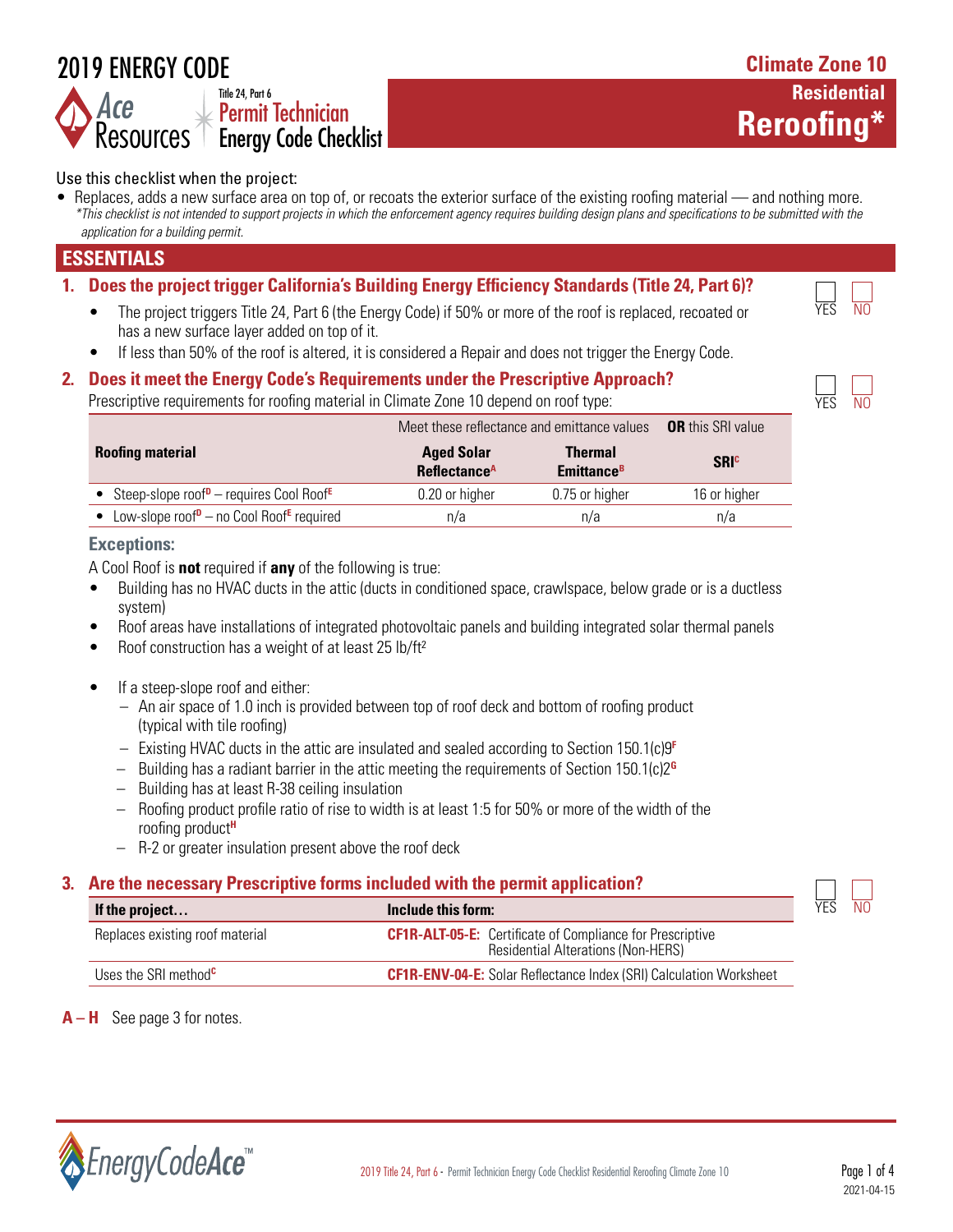## **Required Documentation & Building Inspection**

## **Are Certificates of Compliance (CF1R forms) really required for reroofing?**

• Some enforcement agencies may, at their discretion, choose **not** to require compliance documents for Prescriptive Residential Alteration projects that do NOT require Home Energy Rating System (HERS) verification. Even so, exemptions from submitting compliance documentation shall not be deemed to grant authorization for any work to be done in any manner in violation of this code or other provisions of law. See §10-103(a)1C for more information.

## **Does reroofing require HERS verification? Must its CF1R be registered with a HERS Provider?**

- No, if the project is submitting via the Prescriptive Approach for a low-rise single-family home (using the CF1R-ALT-05-E), it will **not** trigger HERS measures.
- If it is submitting via the Prescriptive Approach for an Addition (CF1R-ADD) or the Performance Approach (CF1R-PRF) **and** any HERS measures are required for the scope of work, **all** forms must then be registered with a HERS provider.

#### **What forms will the building inspector require?**

• In addition to the CF1R-ALT-05-E submitted with the permit application, the inspector will look for the CF2R-ALT-05-E: Certificate of Installation for Residential Alterations (Non-HERS), which is completed by the installing contractor.

Also, for most projects, the inspector will check the Cool Roof product labeling and the CF2R to confirm they meet the required values specified on the CF1R.

• If the project replaces roof sheathing, radiant barrier requirements may occur. If the installing contractor is utilizing any exceptions to **not** install a radiant barrier, these must be documented by the contractor in the CF2R-ENV-04-E: Certificate of Installation for Roofing, for the inspector's review.

#### **Any tips to pass along to permit applicants as they approach final building inspection?**

• CRRC roofing product labels must be visible to the building inspector during inspection and must indicate values equal to or better than stated in the CF1R-ALT-05-E. These labels could be left on site in a readily accessible location or attached to the CF2R-ALT-05-E form.

#### **Prescriptive or Performance**

#### **What do you mean by "Performance Approach" to compliance?**

• The Performance Approach uses approved modeling software to "trade off" energy efficiency measures (so you can do "worse" than Prescriptive requirements for some things and "better" than Prescriptive for others, as long as the Mandatory requirements are met and the energy budget balances). This proof of energy budget balance is documented via the CF1R-PRF-01-E report. This may be considered if the project is unable to meet the Prescriptive requirements for reroofing supported by this checklist.

#### **Solar PV (Photovoltaic)**

#### **Does a reroofing Alteration project trigger Solar PV (Photovoltaic) Energy Code?**

• No, Solar Photovoltaic standards are not triggered by Alterations. They only apply to construction of new homes under particular circumstances.

#### **If you reroof an existing steep-slope roof and install new solar panels at the same time, do Prescriptive requirements for solar reflectance and thermal emittance (or SRI) still apply?**

- If the PV system is not integrated (such as on a rack), then Prescriptive Cool Roof requirements for solar reflectance and thermal emittance – or, alternatively, SRI – must still be met.
- If the project installs integrated PV panels (the roofing itself is photovoltaic), then Cool Roof requirements do not apply to the PV integrated panels, but may apply to all other areas of the new roof.

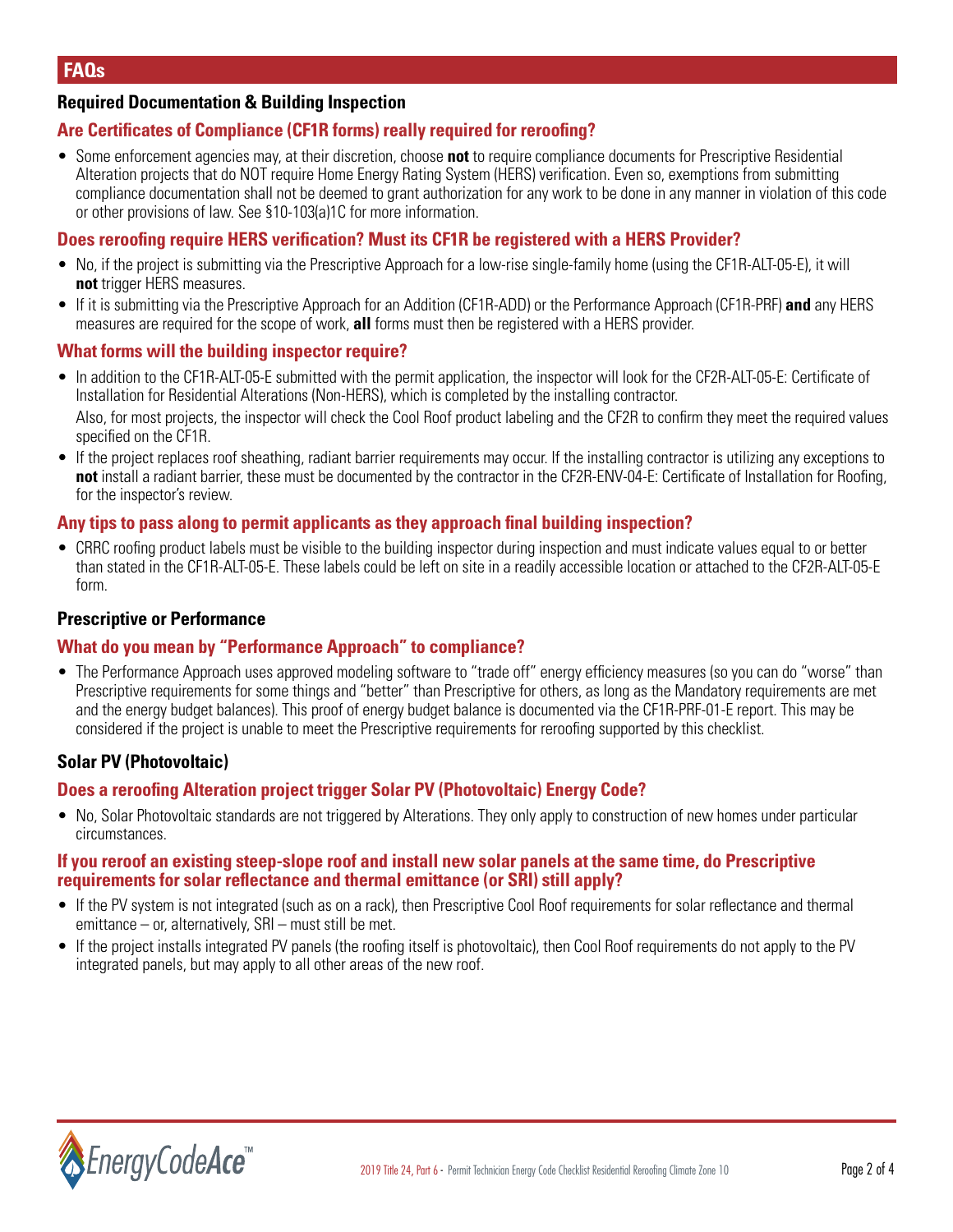## **Notes**

- **A** "Solar reflectance" refers to a material's ability to reflect the sun's energy back into the atmosphere. The aged solar reflectance is the solar reflectance after three years, which typically is lower than the initial reflectance value. The higher the solar reflectance value, the better.
- **B** "Thermal Emittance" refers to how much of absorbed heat is rejected by the material. The higher the thermal emittance value, the better.
- **C** "SRI" refers to the Solar Reflectance Index. The SRI provides an alternative to meeting solar reflectance and thermal emittance requirements for Cool Roofs. It is calculated using the CF1R-ENV-04-E form based on the CRRC aged solar reflectance, thermal emittance and the slope of the roof, as well as the effect that these factors have on each other. The higher the SRI value, the better.

If the roofing product has a thermal emittance that exceeds the Energy Code but a solar reflectance that does not meet the Energy Code — or vice versa — the project might comply using SRI.

**D** A steep-sloped roof has a rise-to-run ratio greater than 2:12 (more than 9.5 degrees from horizontal).

A low-sloped roof has a rise-to-run ratio of 2:12 or less (9.5 degrees or fewer from horizontal).

**E** To qualify as a Cool Roof under the Energy Code, the roofing material must have a Cool Roof Rating Council (CRRC) rating for aged solar reflectance and thermal emittance.

Being included in the ENERGY STAR<sup>®</sup> list is NOT sufficient to meet the Energy Code.

To find out more about Cool Roof rated products, see the CRRC-Rated Products Directory: <https://coolroofs.org/products/results>

- **F** Per section 150.1(c)9 of the Energy Code, a Cool Roof exception applies when a steep-slope roof meets either of the following conditions:
	- The ducts are located in a vented attic meeting the Prescriptive requirements of Table 150.1-A/B (R-19 insulation below roof deck and R-38 at ceiling) and the ducts are insulated per Table 150.1-A/B (R-8).
	- The HVAC ducts and air handler are located entirely within the conditioned space, leakage ≤ 25 CFM to outside as verified by a HERS Rater, and the ducts are insulated per Table 150.1-A/B (R-6).
- **G** A radiant barrier shall have an emittance of 0.05 or less, tested in accordance with ASTM C1371 or ASTM E408, and shall be certified to the Department of Consumer Affairs as required by Title 24, Part 12, Chapter 12-13, Standards for Insulating Material, and meeting the installation criteria of RA4.2.1 including minimum 1" vented airspace below the shiny side of the radiant barrier.
- **H** A Cool Roof is not required if the project involves a steep-slope roof and its roofing product profile ratio of rise to width is at least 1:5 for 50% or more of the width of the roofing product. An example of a tile that would qualify in this exception is shown here, as its height is greater than 1/5 its width. This type of product effectively creates an air gap between the roofing product and the underlying roof assembly, eliminating the requirement for a Cool Roof.